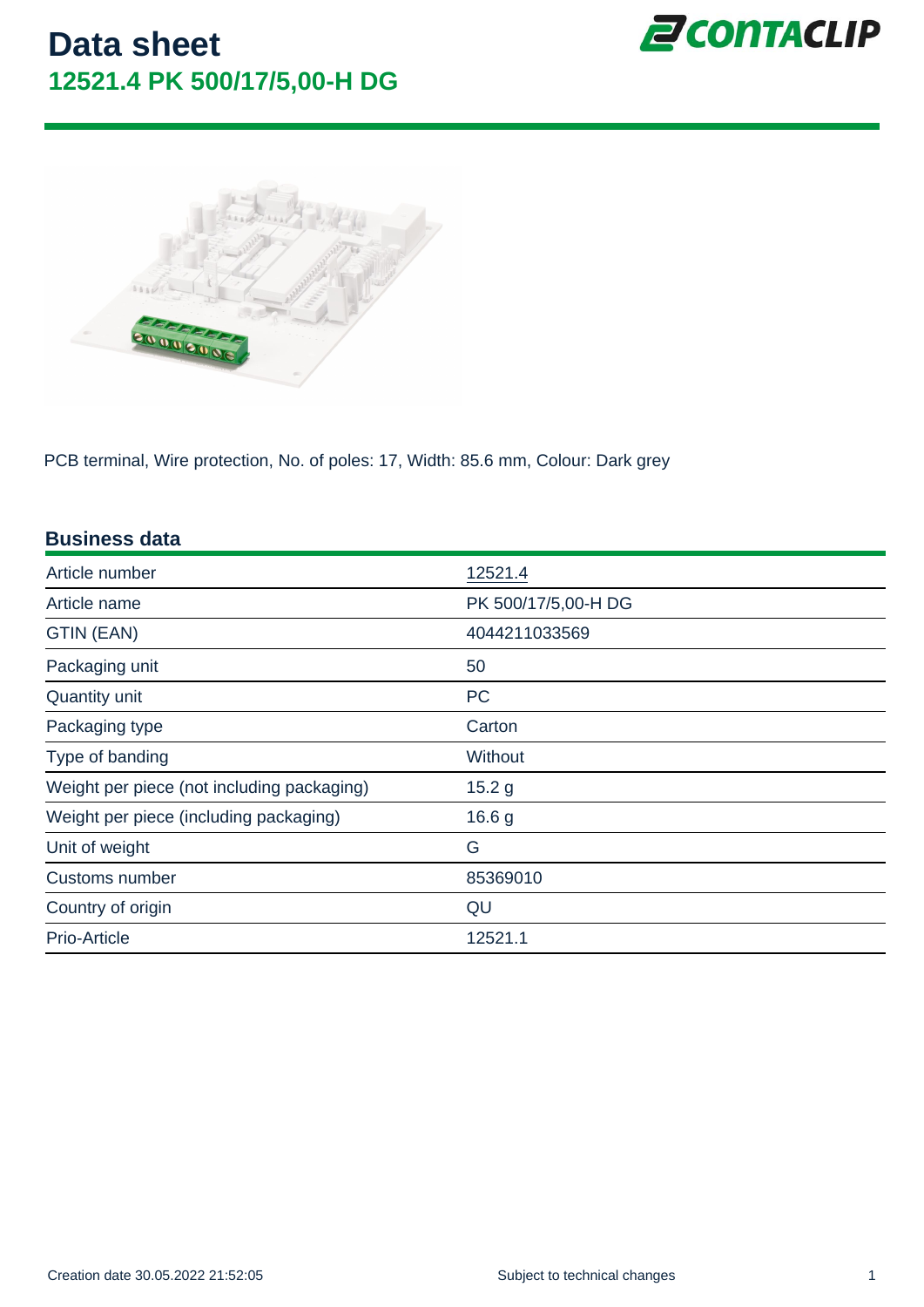

#### **Technical data**

| <b>Dimensions</b>          |                       |  |
|----------------------------|-----------------------|--|
| Length                     | <b>10 mm</b>          |  |
| Length of the pin          | 3.7 mm                |  |
| Width                      | 85.6 mm               |  |
| Width left                 | 3.1 mm                |  |
| Width right                | $2.5$ mm              |  |
| Height                     | $7.5$ mm              |  |
| Drill hole diameter        | $1.3 \text{ mm}$      |  |
| Diameter of connecting pin | 1 <sub>mm</sub>       |  |
| Pitch                      | 5 mm                  |  |
| <b>Ratings</b>             |                       |  |
| Rated voltage              | 250 V                 |  |
| <b>Rated current</b>       | 17.5 A                |  |
| Rated cross-section        | $1.5$ mm <sup>2</sup> |  |
| Rated impulse voltage      | $2$ kV                |  |
| Overvoltage category       | Ш                     |  |
| Contamination degree       | 3                     |  |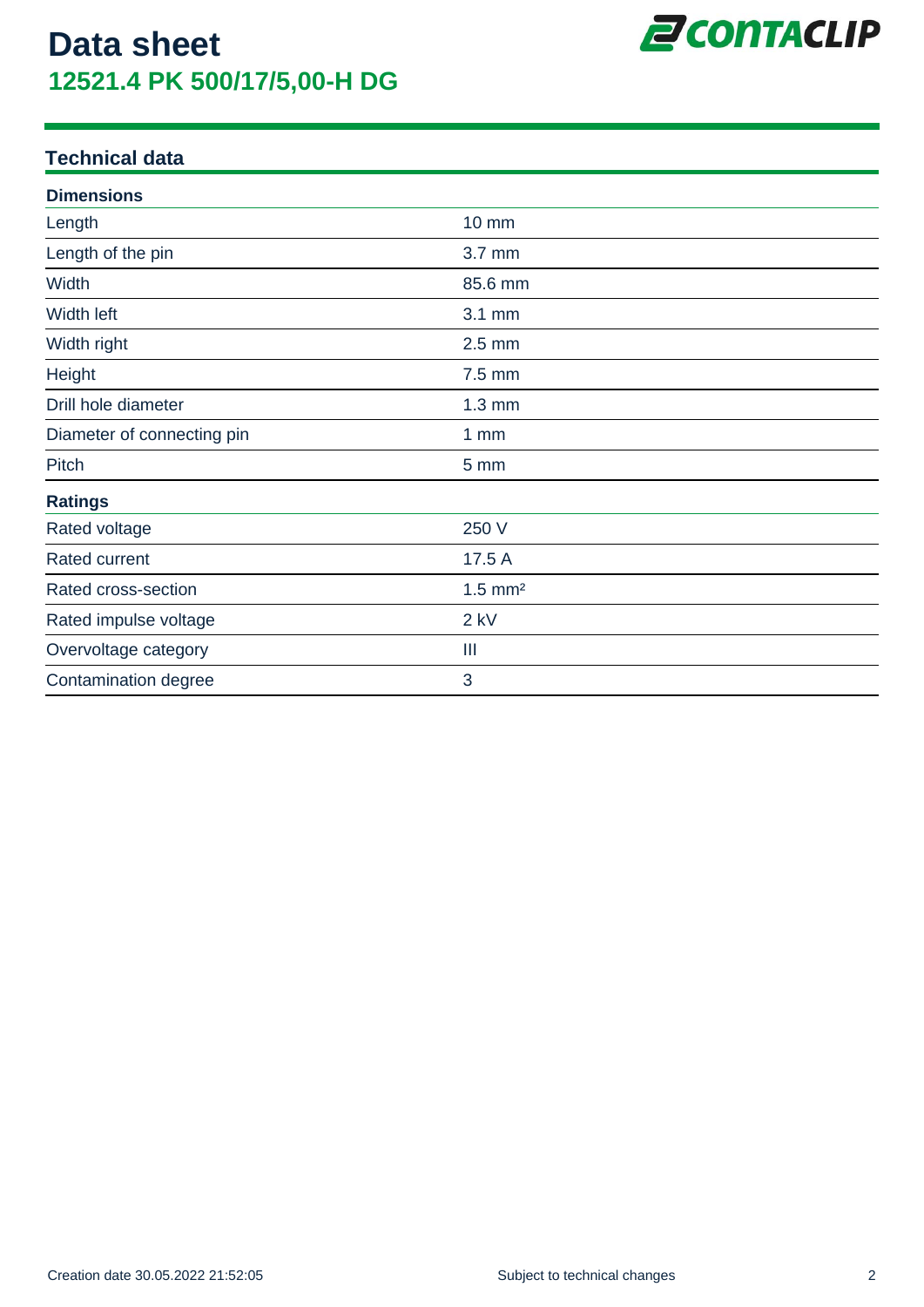

#### **Technical data**

| <b>Connection data</b>                                   |                          |
|----------------------------------------------------------|--------------------------|
| Connection principle                                     | Wire protection          |
| Connection type of PCB                                   | Solder connection        |
| Type of attachment to circuit board                      | Connecting contact       |
| Angle of PCB/wire connection                             | 90° (vertically upwards) |
| No. of poles                                             | 17                       |
| Number of levels                                         | 1                        |
| Wire cross-section single-core (rigid) / stranded, min.  | $0.2$ mm <sup>2</sup>    |
| Wire cross-section single core (rigid)/stranded, max.    | $1.5$ mm <sup>2</sup>    |
| Wire cross-section stranded, min.                        | $0.2$ mm <sup>2</sup>    |
| Wire cross-section stranded, max.                        | $1.5$ mm <sup>2</sup>    |
| Wire cross-section stranded with wire-end ferrules, min. | $0.2$ mm <sup>2</sup>    |
| Wire cross-section stranded with wire-end ferrules, max. | $1.5$ mm <sup>2</sup>    |
| Wire cross-section AWG, min.                             | 22                       |
| Wire cross-section AWG, max.                             | 14                       |
| Stripping length                                         | 5 <sub>mm</sub>          |
| Screw threading                                          | M 2,6                    |
| Torque                                                   | 0.4 Nm                   |
| <b>Materials</b>                                         |                          |
| Insulation housing                                       | Polyamide 6.6            |
| Flammability class UL 94                                 | $V-0$                    |
| Working temperature, min.                                | -30 °C                   |
| Working temperature, max.                                | 105 °C                   |
| Clamping element                                         | <b>Brass</b>             |
| <b>Screws</b>                                            | <b>Steel</b>             |
| Wire protection                                          | Stainless steel          |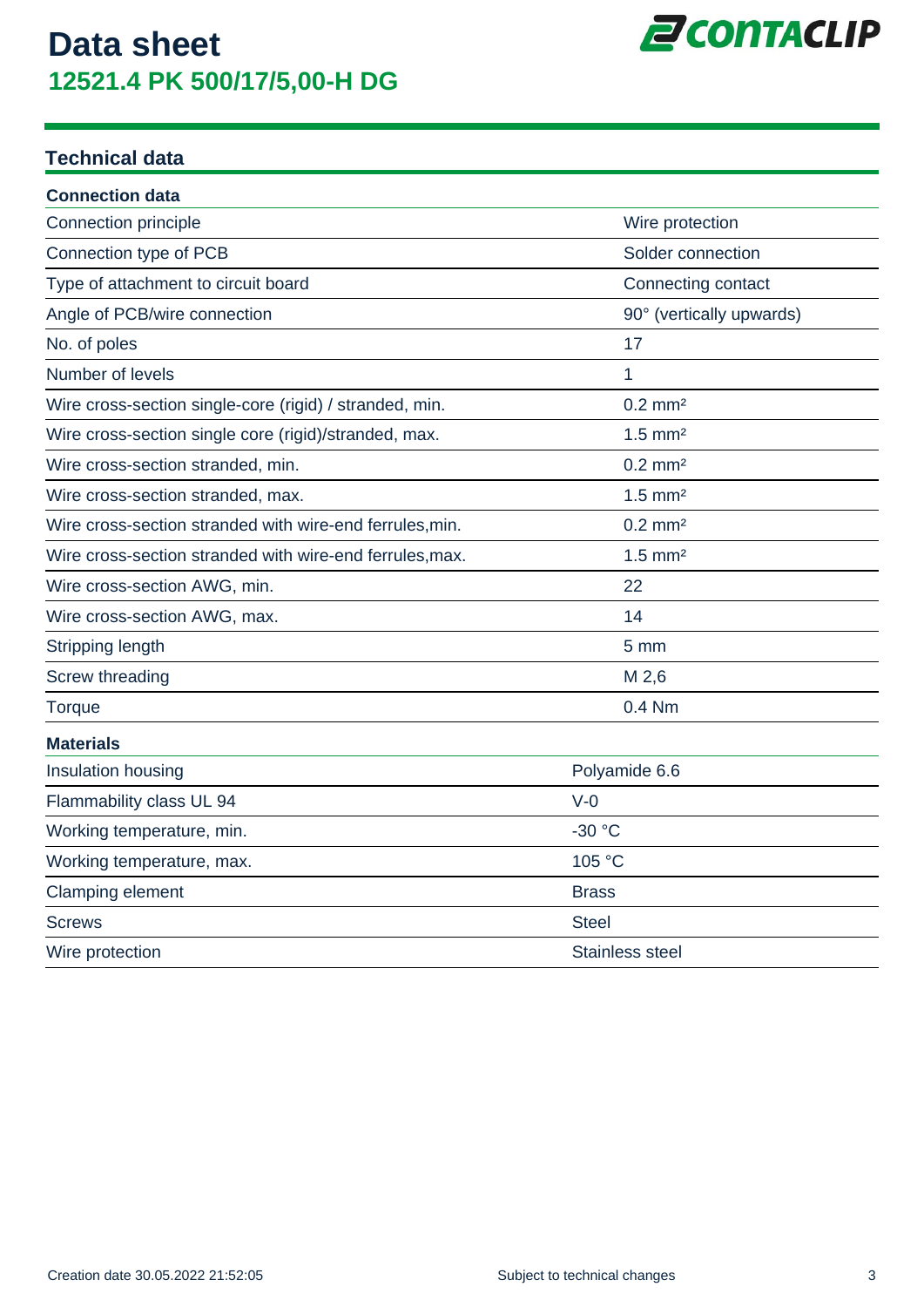

#### **Technical data**

| <b>Further technical data</b>                  |                    |
|------------------------------------------------|--------------------|
| Storage temperature, min.                      | $-40 °C$           |
| Storage temperature, max.                      | 105 °C             |
| Insulation resistance                          | 1*10^13 Ohm x cm   |
| Creepage-current resistance                    | <b>CTI 600</b>     |
| Glow wire flammability index GWFI              | <b>GWFI 850</b>    |
| GWFI after-glow time                           | 30 Sek.            |
| Glow wire ignition temperature GWIT            | <b>GWIT 775 °C</b> |
| <b>GWIT</b> exposure time                      | 5 Sek.             |
| Connection cycles, in compliance with standard | 5                  |
| Recommended wave soldering temperature         | 260 °C             |
| Recommended wave soldering duration, min.      | 3 Sek.             |
| Recommended wave soldering duration, max.      | 4 Sek.             |
| <b>Environmental Product Compliance</b>        |                    |
| <b>REACH Conform</b>                           | <b>No</b>          |
| <b>REACH Reference date</b>                    | 2022-01-17         |
| <b>REACH Candidate Substance Note</b>          | <b>No</b>          |
| <b>REACH CAS 1 Substance</b>                   | <b>LEAD</b>        |
| <b>REACH CAS 1 Percent minimal</b>             | 0.1%               |
| <b>REACH CAS 1 Percent maximum</b>             | 4 %                |
| <b>REACH CAS 1 Number</b>                      | 7439-92-1          |
| RoHS Conform                                   | yes                |
| RoHS Exception rule                            | 6 <sub>c</sub>     |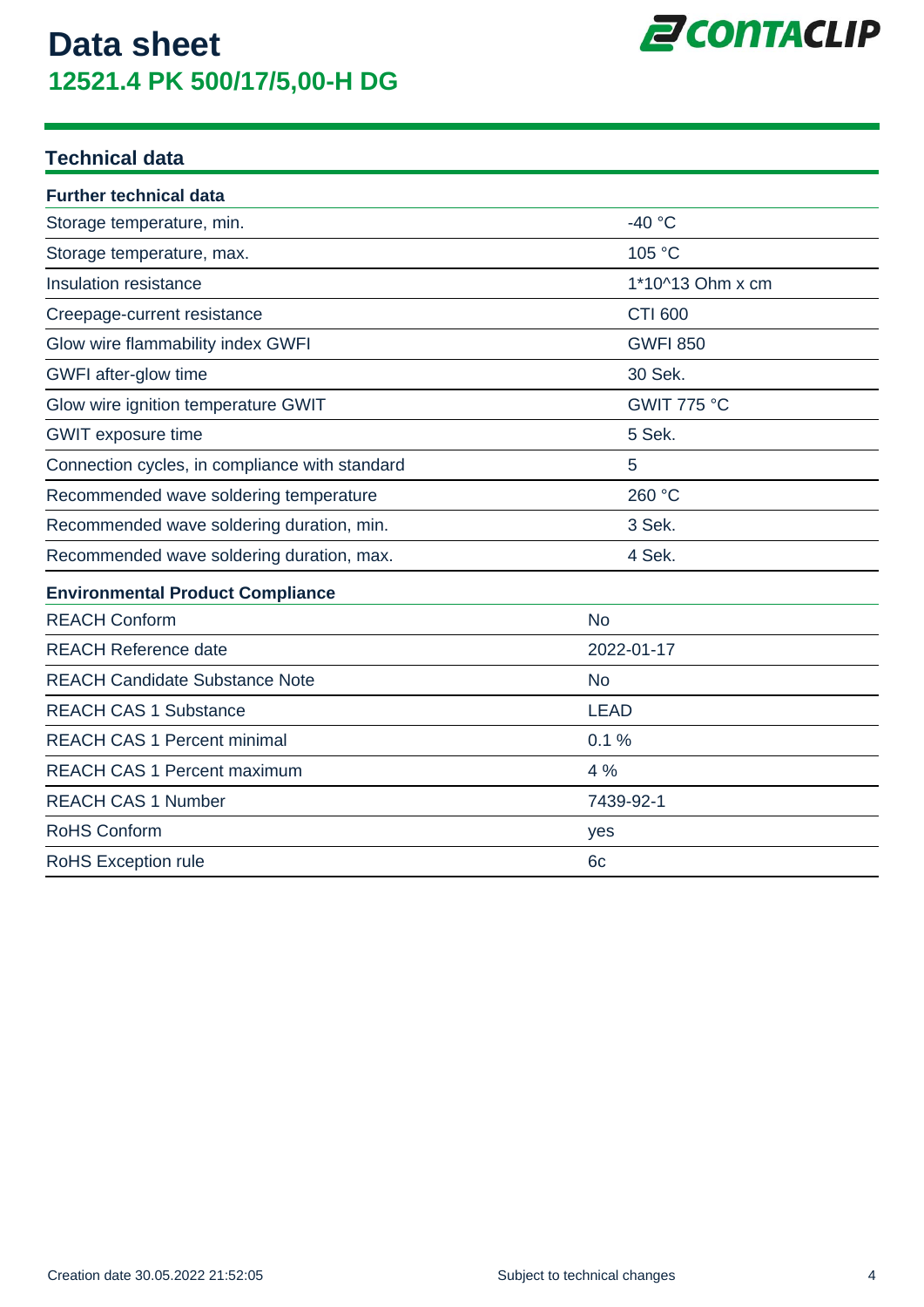

#### **Approvals**

| <b>cUL Recognized</b>                                |                 |
|------------------------------------------------------|-----------------|
| cUL approval                                         | CSA 22.2 No.158 |
| cUL Usegroup B: rated voltage                        | 300 V           |
| cUL Usegroup B: rated current                        | 15 A            |
| cUL Usegroup D: rated voltage                        | 300 V           |
| cUL Usegroup D: rated current                        | 10 A            |
| cUL wire cross-section single-core (rigid) AWG, min. | 22              |
| cUL wire cross-section single-core (rigid) AWG, max. | 14              |
| cUL wire cross-section stranded AWG, min.            | 14              |
| cUL wire cross-section stranded AWG, max.            | 22              |
| cUL torque                                           | 0.400000006 Nm  |
| cUL wire material                                    | Cu              |
| cUL Recognized                                       | 1               |
| <b>UL Recognized</b>                                 |                 |
| UL approval                                          | <b>UL 1059</b>  |
| UL Usegroup B: rated voltage                         | 300 V           |
| UL Usegroup B: rated current                         | 15 A            |
| UL Usegroup D: rated voltage                         | 300 V           |
| UL Usegroup D: rated current                         | 10 A            |
| UL wire cross-section single-core (rigid) AWG, min.  | 22              |
| UL wire cross-section single-core (rigid) AWG, max.  | 14              |
| UL wire cross-section stranded AWG, min.             | 14              |
| UL wire cross-section stranded AWG, max.             | 22              |
| UL torque                                            | 3.54 Lb In      |
| UL wire material                                     | Cu              |
| UL factory wiring                                    | 1               |
| UL field wiring                                      | 1               |
| <b>UL Recognized</b>                                 | 1               |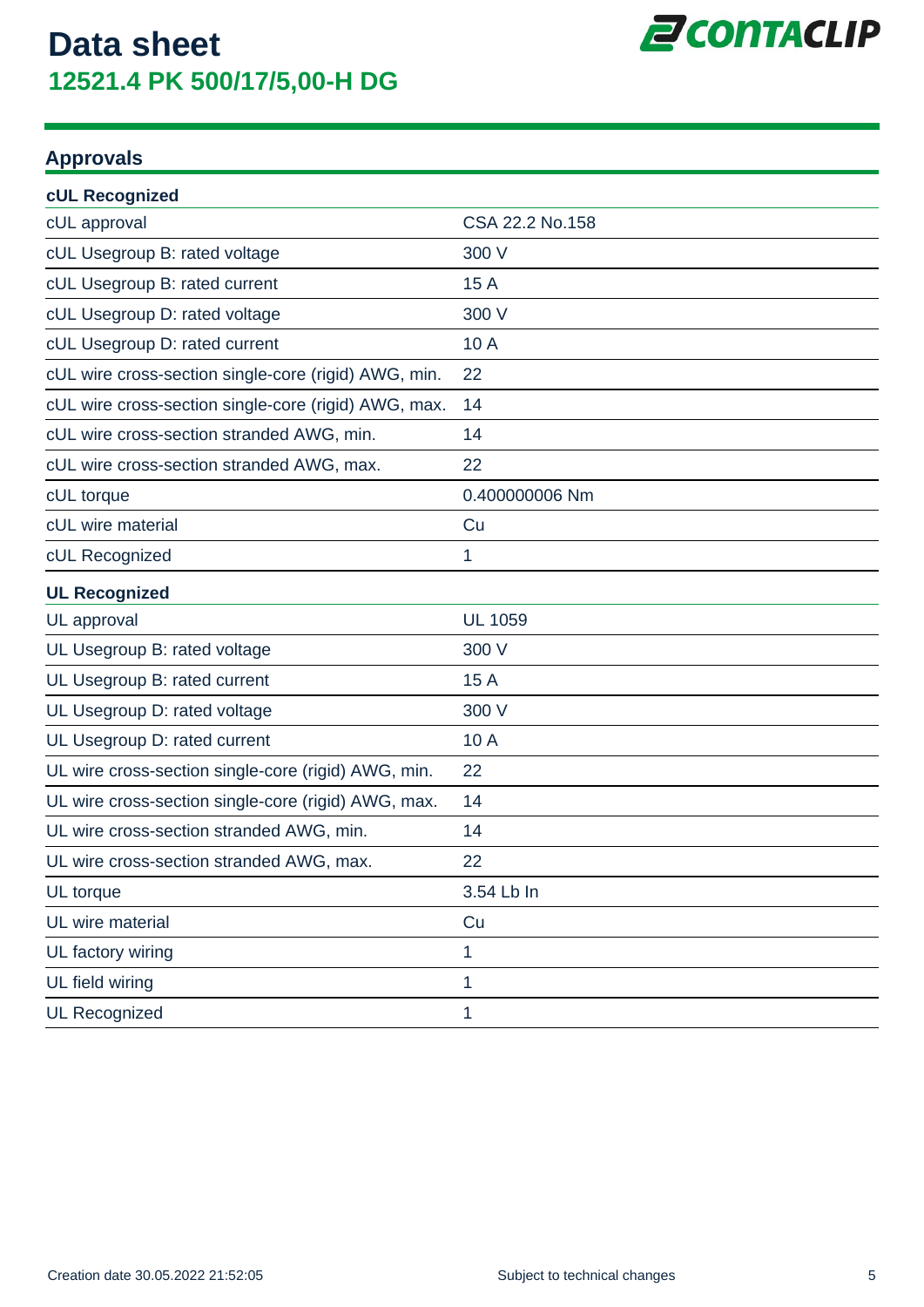

#### **Approvals**

| <b>VDE approval</b>                                 |                       |
|-----------------------------------------------------|-----------------------|
| <b>VDE</b> approval                                 | <b>DIN EN 60998</b>   |
| VDE approval granted                                | yes                   |
| VDE rated voltage                                   | 250 V                 |
| <b>VDE</b> rated current                            | 17.5 A                |
| VDE rated current wire cross-section rigid, max.    | 17.5 A                |
| VDE rated current wire cross-section stranded, max. | 17.5 A                |
| VDE rated impulse voltage                           | $2$ kV                |
| VDE wire cross-section rigid, min.                  | $0.5$ mm <sup>2</sup> |
| VDE wire cross-section rigid, max.                  | $1.5$ mm <sup>2</sup> |
| VDE wire cross-section stranded, min.               | $0.5$ mm <sup>2</sup> |
| VDE wire cross-section stranded, max.               | $1.5$ mm <sup>2</sup> |
| VDE screw threading                                 | M 2,6                 |
| <b>VDE</b> torque                                   | 0.4 Nm                |
| VDE overvoltage category                            | Ш                     |
| VDE contamination degree                            | 3                     |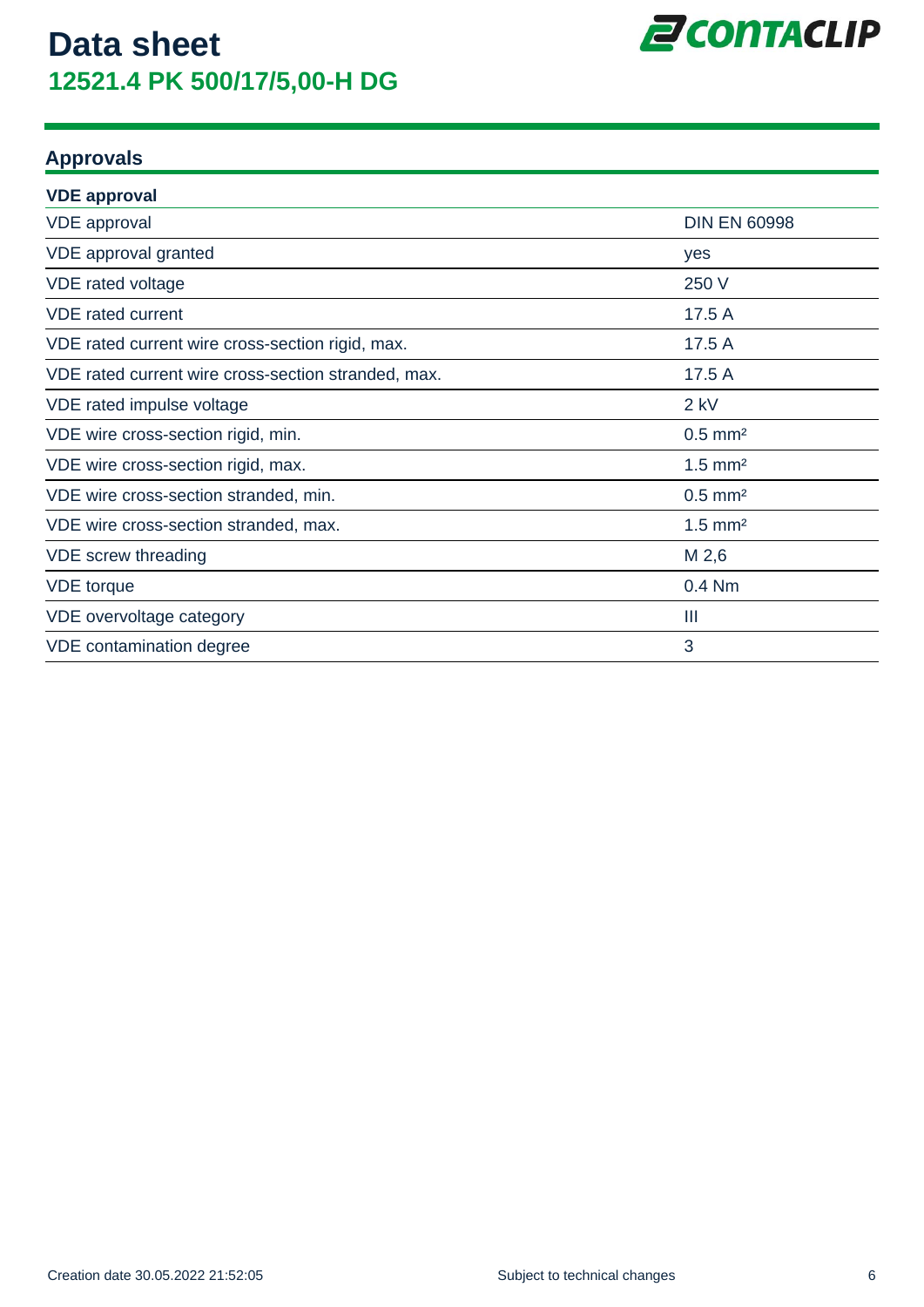**Media**